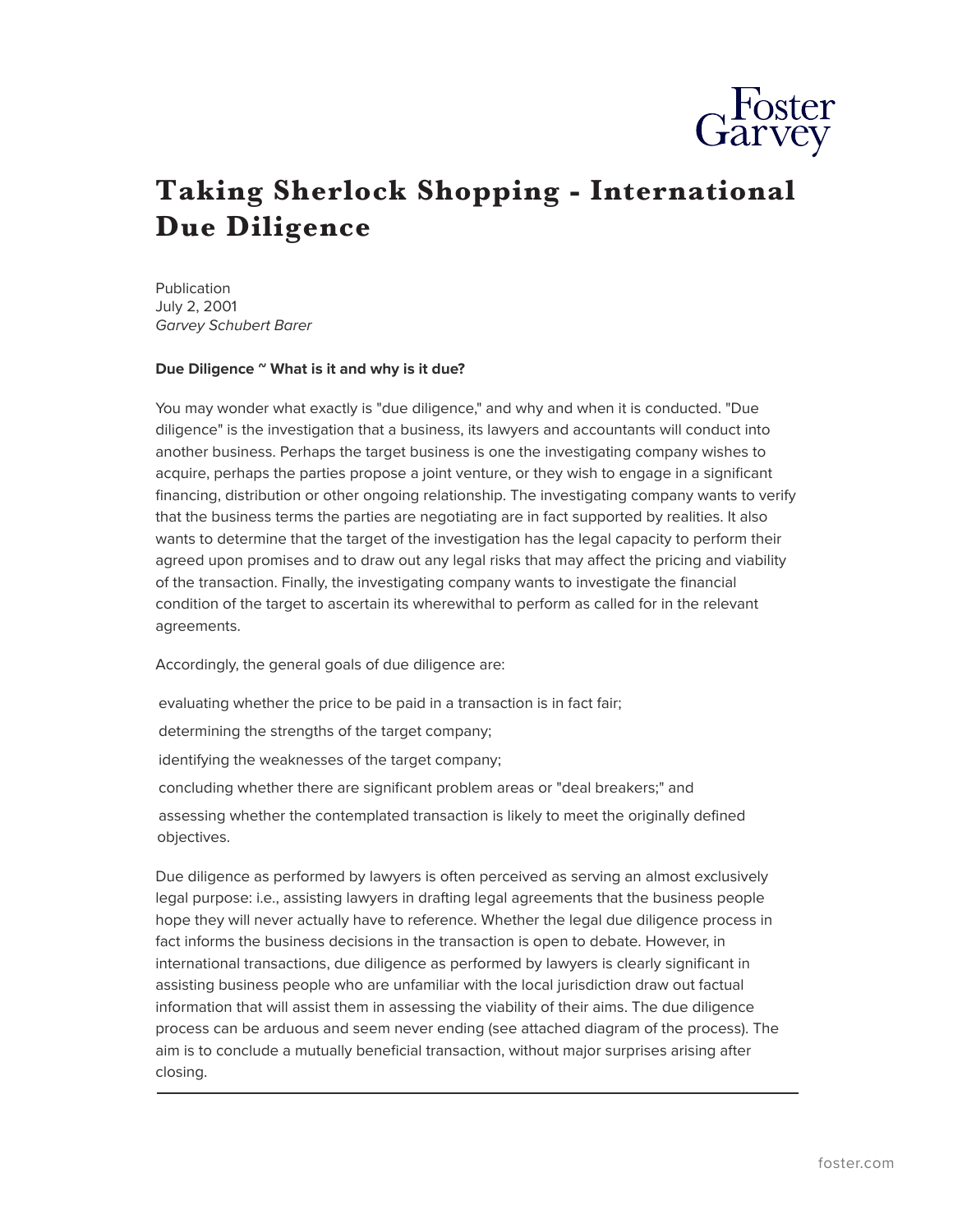

## **CHECKLIST FOR INTERNATIONAL DUE DILIGENCE PROCESS**

### **1. PRELIMINARY DUE DILIGENCE (to be undertaken by the Company)**

- a) Evaluate market potential
- b) Obtain information about target company
- i) Public vs. private (how to access public information)
- ii) Lines of business
- iii) Locations of businesses
- iv) Financial status
- v) Attitude toward timeliness: high/low
- vi) Target company's lawyer(s)
- vii) Bankers
- viii) Accountants
- ix) Types of contracts typically used by customer
- c) Determine political/market stability
- d) Research cultural attitudes toward business transactions
- i) Cultural basics
- ii) Industry basics
- e) Company visit to foreign country
- i) Have clear understanding of schedules/expectations of meetings with opposite party
- ii) Obtain advice from local counsel prior to disclosing proprietary information to customer
- iii) Execute confidentiality agreement with customer prior to meetings
- iv) Insurance coverage (see attached sample "Foreign Travel Insurance Questionnaire")
- f) Assemble due diligence team/Establish point person for long-term aspects of relationship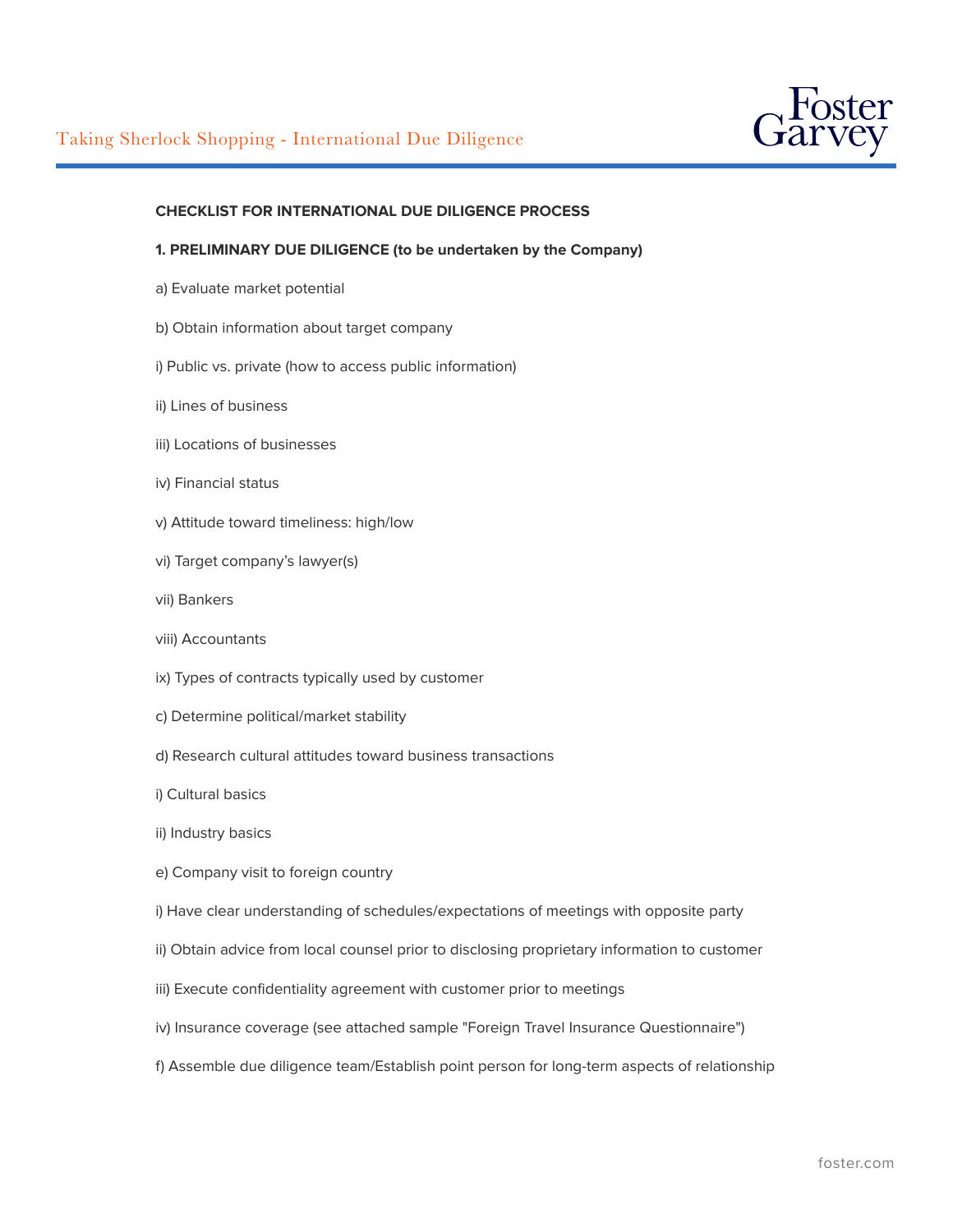

## **2. LEGAL ISSUE DUE DILIGENCE (in collaboration with legal counsel)**

a) Brainstorm with counsel to identify business and legal issues for consideration in the negotiation, due diligence and contract drafting processes.

- b) Establish relationship with local counsel and determine appropriate reporting relationships.
- c) Create transaction timetable
- d) Acquire knowledge of governmental procedures and acquaintance with officials
- e) Identify type of relationship with customer
- i) Licensee
- ii) Franchisee
- iii) Distributor
- iv) Agent
- v) Joint venture
- vi) Acquisitions
- vii) Third-party service providers
- viii) Subcontractor arrangements
- ix) Other
- f) Identify laws of the applicable foreign jurisdiction
- i) Intellectual property regulations
- ii) Termination provisions
- iii) Environmental regulations
- iv) Import/export laws
- v) Tax laws
- vi) Permits/license requirement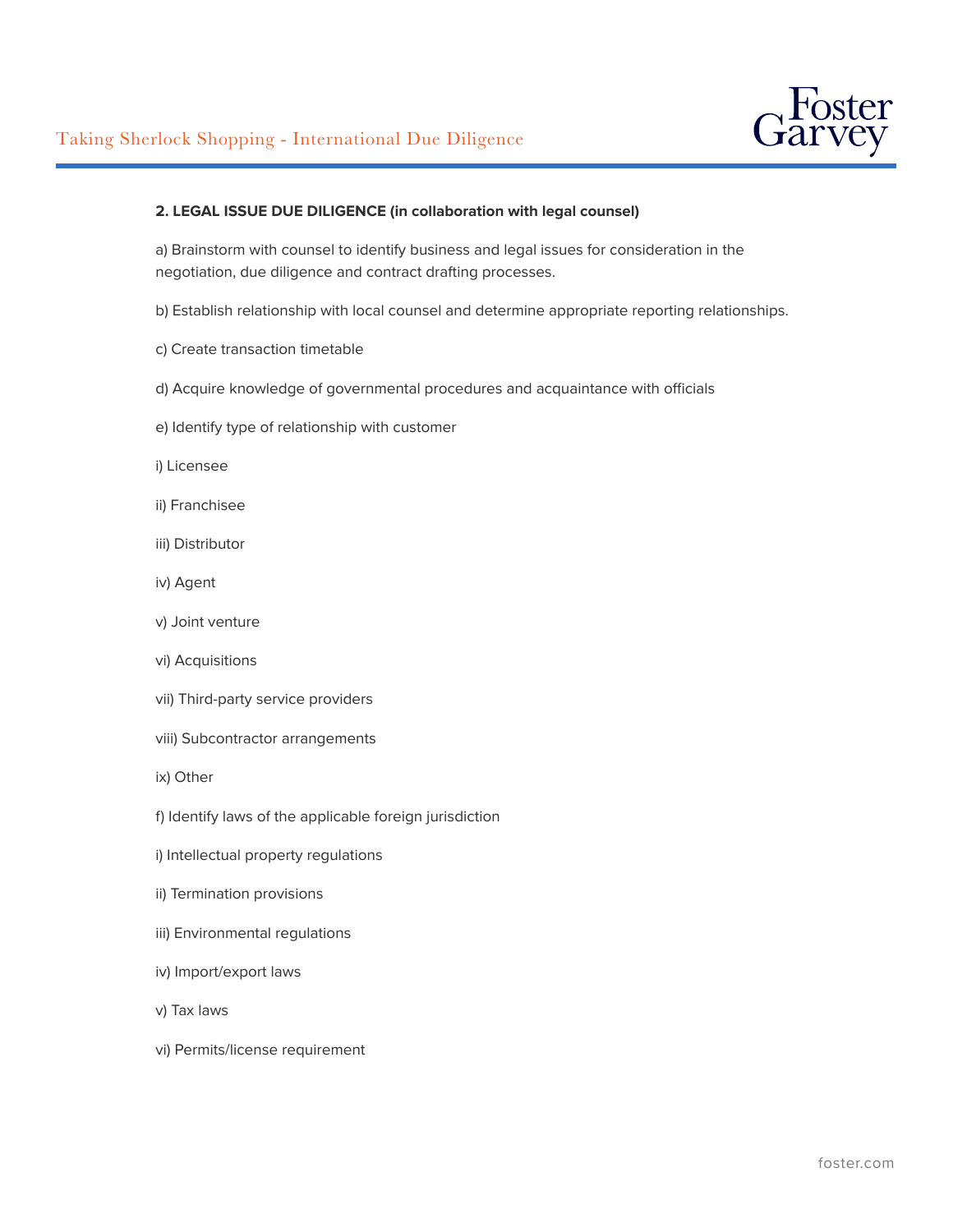

- vii) Assess enforceability of contracts
- g) Identify applicable multi-national treaties and ensure that U.S. has signed them
- h) Identify anti-trust risks
- i) Ensure compliance with foreign corrupt practices act

### **3. CONTRACT ISSUES**

- a) Dispute resolution
- i) Governing law
- ii) Venue
- 1) United States New York, Chicago, Seattle
- 2) Europe London, Paris, Switzerland
- 3) Asia Singapore or European Venue
- 4) Middle East Cairo
- iii) Arbitration provision
- 1) Governing rules
- 2) AAA rules
- 3) U.N. Convention on the International Sale of Goods (CISG)
- 4) International Chamber of Commerce (ICC)
- 5) United National 1958 Convention on the Recognition and Enforcement of Arbitral Award
- iv) Enforceability of judgments
- b) Warranties regarding what matters would you like the target company to warrant?

c) Indemnities – from what risks do you want indemnification, e.g. from environmental issues, possible product liability claims?

d) Insurance provisions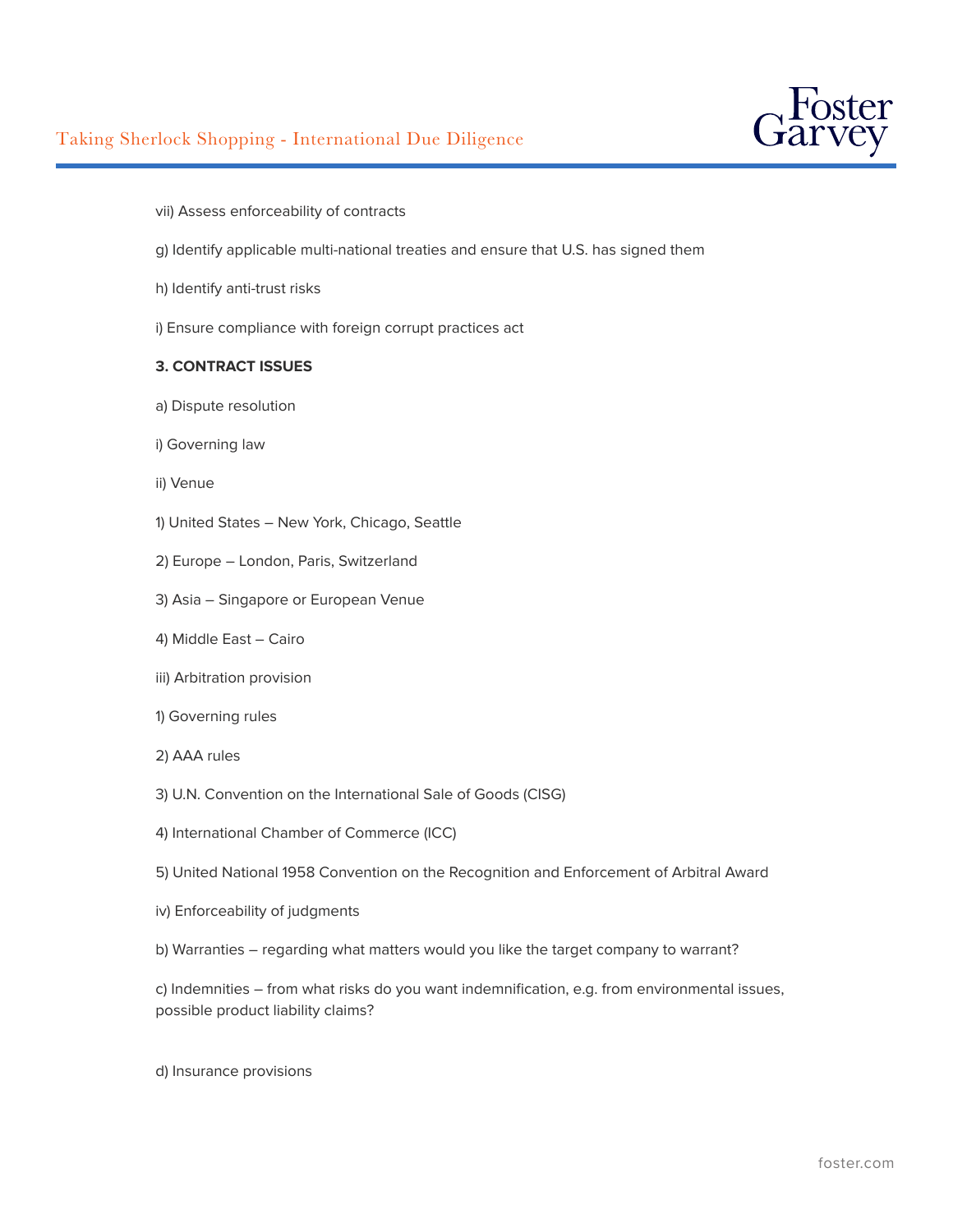

- e) Intellectual property protection
- i) Patents
- ii) Trademarks
- iii) Domain names
- iv) Trade secrets
- f) Exchange rate controls
- g) Foreign exchange reporting requirements
- h) Invoice and payment provisions
- i) Pricing
- j) Contract term
- k) Exclusive vs. non-exclusive
- l) Termination/default
- m) Reference government approvals required
- n) Force majeure
- o) Shipment terms
- p) Taxes
- q) Notice provision
- r) Severability
- s) Entire agreement
- t) Assignment
- u) Governing law language  $\overline{a}$

## **Red Flags ~ or Not?**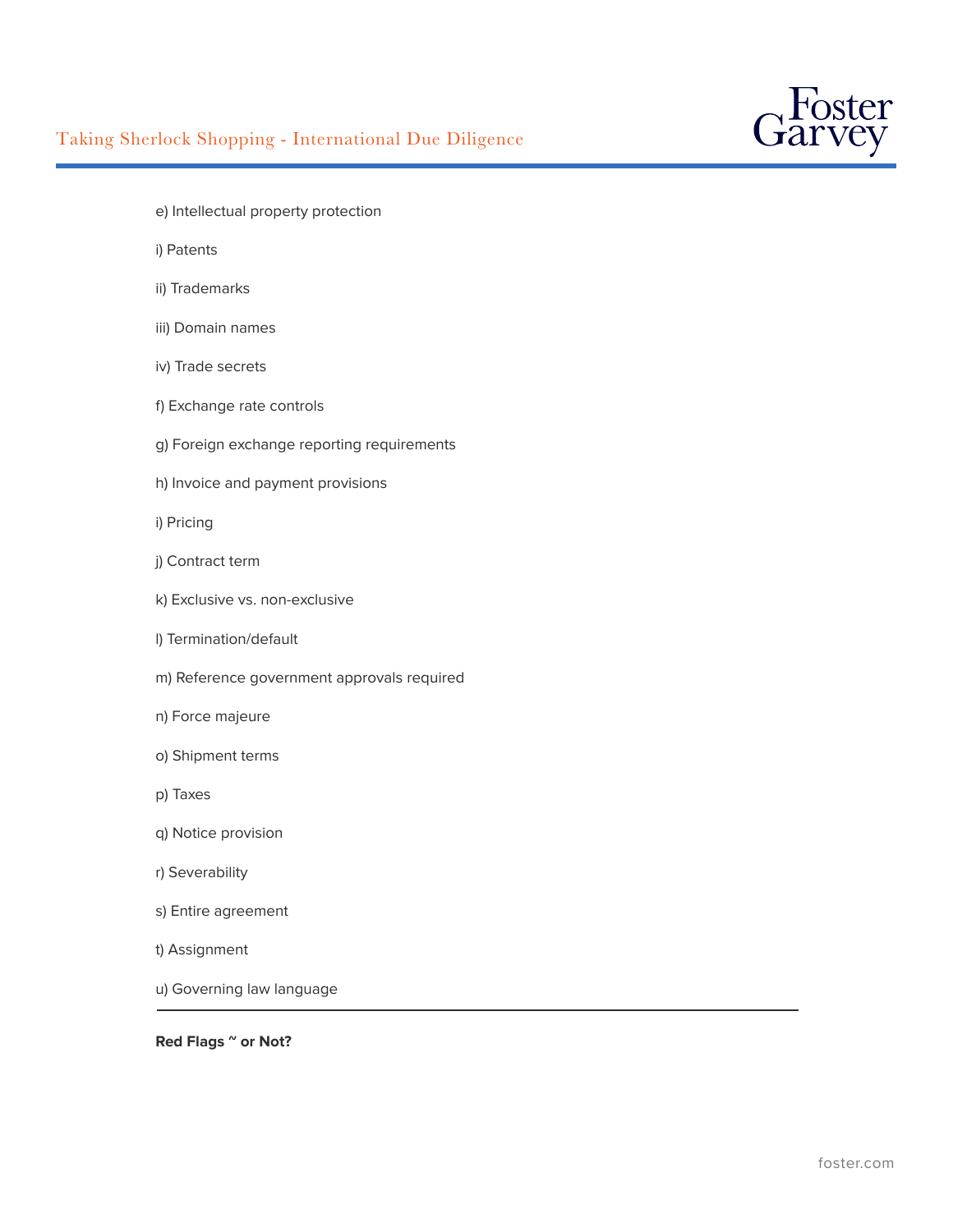

Whether your company is engaged in a financing, joint venture, licensing arrangement or distribution scheme, below are some points to consider as you approach the transaction:

In evaluating the target company's financial condition, make sure you understand any significant differences in financial accounting standards. There is no true global "GAAP" (generally accepted accounting principles). The closest approximation is the International Accounting Standards, which are sponsored by the London-based International Accounting Standards Committee. Each country's own accounting standards organization decides what standard will apply, and there can be significant deviations in practices between jurisdictions. For example, International Accounting Standards require that contingent losses are accrued and disclosed as appropriate. By contrast, the PRC's Accounting Standards for Business Enterprises do not specify any standard regarding when contingent losses must be accrued and disclosed.

**Recommendation:** *At the outset of the transaction, consult a certified public accounting firm that practices in the jurisdiction to get a "primer" on differences in standards that you should consider in valuing and assessing the transaction at issue.*

In conducting a transaction involving a US counterpart, one would expect the company to have legal documentation supporting all significant transactions and relationships of the company. The failure of a US company to obtain written support for its significant relationships would raise red flags as to their reliability, thoroughness and understanding of business standards in this market. However, in certain jurisdictions the absence of complete, written documentation evidencing significant transactions would not necessarily present a danger signal. For example, a Taiwan client that is about to list their securities for sale in the Taiwan over-the-counter market provided certain local employees "options" (rights to acquire stock in the company at the original price per share, which was much lower than the current value of the stock). The Taiwan company did not adopt a stock option plan, enter into option agreements, or buy-sell agreements to define the rights of the employee-stockholders. Rather, the majority shareholder simply assigned shares to the employees. This company is well run and senior management is reliable, so the absence of documentation in this instance is not evidence of nefarious dealings.

## **Recommendation:** *Work with local resources (e.g., bankers, accountants, lawyers) to determine whether an issue that would be red flag in the home country is in fact a sign of a problem in the target company's jurisdiction.*

Consistent with the above point that in certain jurisdictions even fairly large companies will not engage in thorough documentation of their legal transactions, those companies will also probably lack an established relationship with a law firm. This does not necessarily indicate they are not well established. However, whether or not the company enjoys established banking relationships may be a better barometer of their standing. If a company purports to have engaged for business for some period of time, to have significant business dealings, and